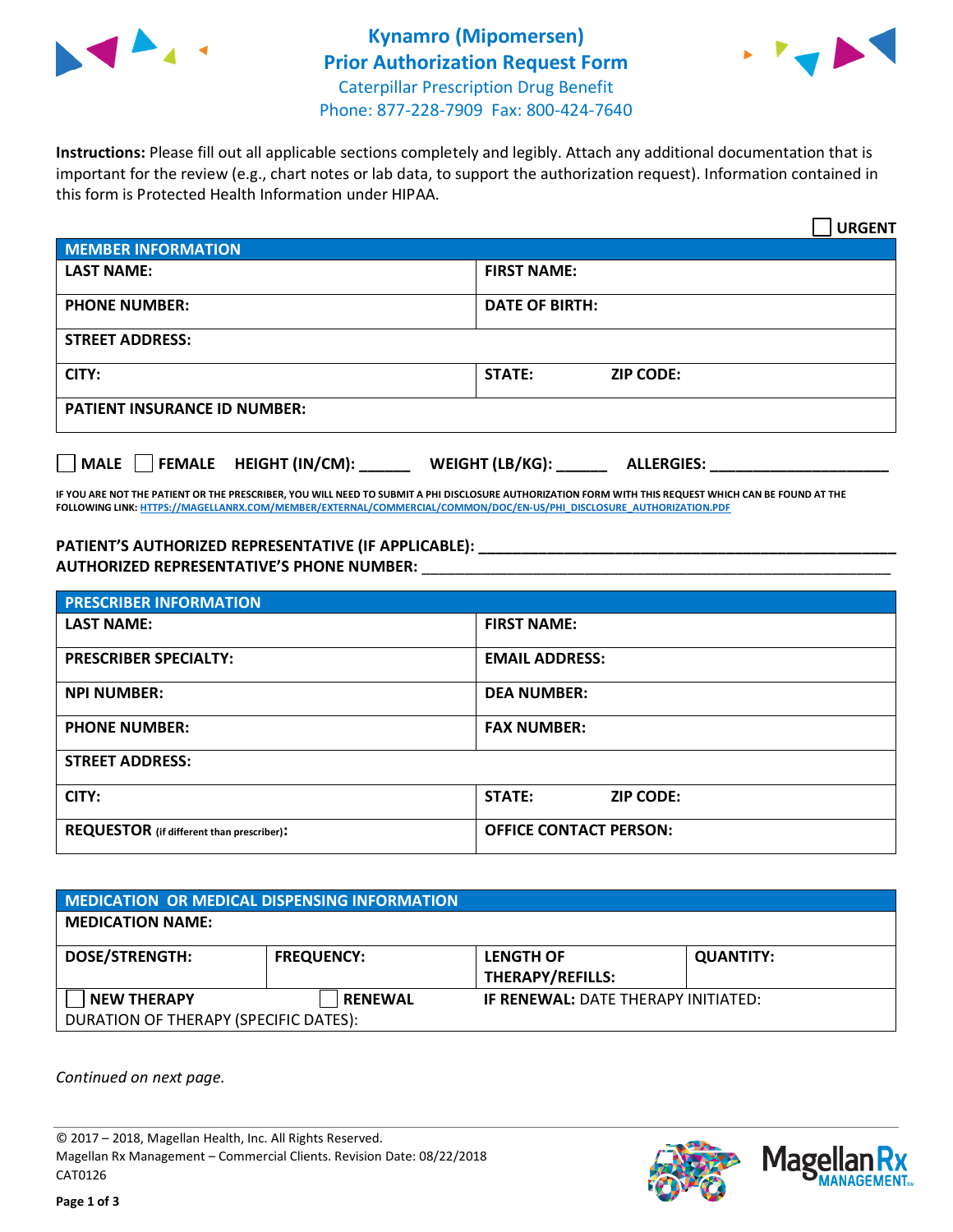



| <b>MEMBER'S LAST NAME:</b>                                                                                              | <b>MEMBER'S FIRST NAME:</b>                                                                                           |                                           |  |  |
|-------------------------------------------------------------------------------------------------------------------------|-----------------------------------------------------------------------------------------------------------------------|-------------------------------------------|--|--|
|                                                                                                                         | 1. HAS THE PATIENT TRIED ANY OTHER MEDICATIONS FOR THIS CONDITION?                                                    | YES (if yes, complete below)<br><b>NO</b> |  |  |
| <b>MEDICATION/THERAPY (SPECIFY</b>                                                                                      | <b>DURATION OF THERAPY (SPECIFY</b>                                                                                   | <b>RESPONSE/REASON FOR</b>                |  |  |
| DRUG NAME AND DOSAGE):                                                                                                  | DATES):                                                                                                               | <b>FAILURE/ALLERGY:</b>                   |  |  |
|                                                                                                                         |                                                                                                                       |                                           |  |  |
|                                                                                                                         |                                                                                                                       |                                           |  |  |
|                                                                                                                         |                                                                                                                       |                                           |  |  |
| <b>2. LIST DIAGNOSES:</b>                                                                                               |                                                                                                                       | ICD-10:                                   |  |  |
| □ Homozygous familial hypercholesterolemia                                                                              |                                                                                                                       |                                           |  |  |
| □ Other Diagnosis<br>$ICD-10 Code(s):$                                                                                  |                                                                                                                       |                                           |  |  |
|                                                                                                                         | 3. REQUIRED CLINICAL INFORMATION: PLEASE PROVIDE ALL RELEVANT CLINICAL INFORMATION TO SUPPORT A                       |                                           |  |  |
| PRIOR AUTHORIZATION.                                                                                                    |                                                                                                                       |                                           |  |  |
| <b>Clinical Information:</b>                                                                                            |                                                                                                                       |                                           |  |  |
|                                                                                                                         | Does the patient have a diagnosis of homozygous familial hypercholesterolemia (HoFH)?* $\Box$ Yes $\Box$ No           |                                           |  |  |
|                                                                                                                         | *Please submit copies of initial history and physical OR initial consultation, including (a) clinical course (and, if |                                           |  |  |
|                                                                                                                         | applicable, documentationof cardiovascular disease before age 20 while patient was untreated) and (b) family          |                                           |  |  |
| history specifically relating to lipid disorders and cardiovascular events                                              |                                                                                                                       |                                           |  |  |
|                                                                                                                         |                                                                                                                       |                                           |  |  |
|                                                                                                                         | Has the patient undergone genetic testing to confirm tw o mutant alleles at the LDLR, APOB, PCSK9, or LDLRAP1         |                                           |  |  |
| gene locus?* $\Box$ Yes $\Box$ No *Please provide documentation                                                         |                                                                                                                       |                                           |  |  |
|                                                                                                                         |                                                                                                                       |                                           |  |  |
|                                                                                                                         | Has the patient undergone cellular testing to demonstrate reduced LDL receptor activity in fibroblasts/lymphocytes    |                                           |  |  |
|                                                                                                                         | equaling 20% or less of the normal activity?* $\Box$ Yes $\Box$ No *Please provide documentation                      |                                           |  |  |
|                                                                                                                         | Does the patient have an untreated LDL-C level of > 400mg/dL?* $\Box$ Yes $\Box$ No                                   |                                           |  |  |
| *Please provide documentation.                                                                                          |                                                                                                                       |                                           |  |  |
|                                                                                                                         |                                                                                                                       |                                           |  |  |
|                                                                                                                         | Do both of the patient's parents have an elevated (> 250mg/dL) total cholesterol or LDL-C before lipid-low ering      |                                           |  |  |
|                                                                                                                         |                                                                                                                       |                                           |  |  |
| therapy consistent with heterozygous familial hypercholesterolemia? $\Box$ Yes $\Box$ No *Please provide documentation  |                                                                                                                       |                                           |  |  |
| Do both of the patient's parents have a history of early vascular disease (men < 55 years of age, w omen < 60 years     |                                                                                                                       |                                           |  |  |
| of age? $\square$ Yes $\square$ No                                                                                      |                                                                                                                       |                                           |  |  |
|                                                                                                                         |                                                                                                                       |                                           |  |  |
| Did the patient have cutaneous or tender xanthoma(s) before the age of 10?* $\Box$ Yes $\Box$ No                        |                                                                                                                       |                                           |  |  |
| *Please provide documentation.                                                                                          |                                                                                                                       |                                           |  |  |
|                                                                                                                         |                                                                                                                       |                                           |  |  |
| Has the patient had a trial and failure of combined therapy using LDL apheresis, high dose statins and cholesterol      |                                                                                                                       |                                           |  |  |
| absorption inhibitors? $\square$ Yes $\square$ No *Please provide documentation                                         |                                                                                                                       |                                           |  |  |
|                                                                                                                         |                                                                                                                       |                                           |  |  |
| Does the patient have a serum creatinine level from the past 12 months equaling 2.5mg/dL or less?* $\Box$ Yes $\Box$ No |                                                                                                                       |                                           |  |  |
| <i>*Please provide documentation</i>                                                                                    |                                                                                                                       |                                           |  |  |
|                                                                                                                         |                                                                                                                       |                                           |  |  |
| Does the patient have a serum aminotransferase level from the past 12 months equaling less than three times the         |                                                                                                                       |                                           |  |  |
| upper limit of normal?* □ Yes □ No                                                                                      |                                                                                                                       |                                           |  |  |
| *Please submit documentation, along with the normal range listed.                                                       |                                                                                                                       |                                           |  |  |
|                                                                                                                         |                                                                                                                       |                                           |  |  |